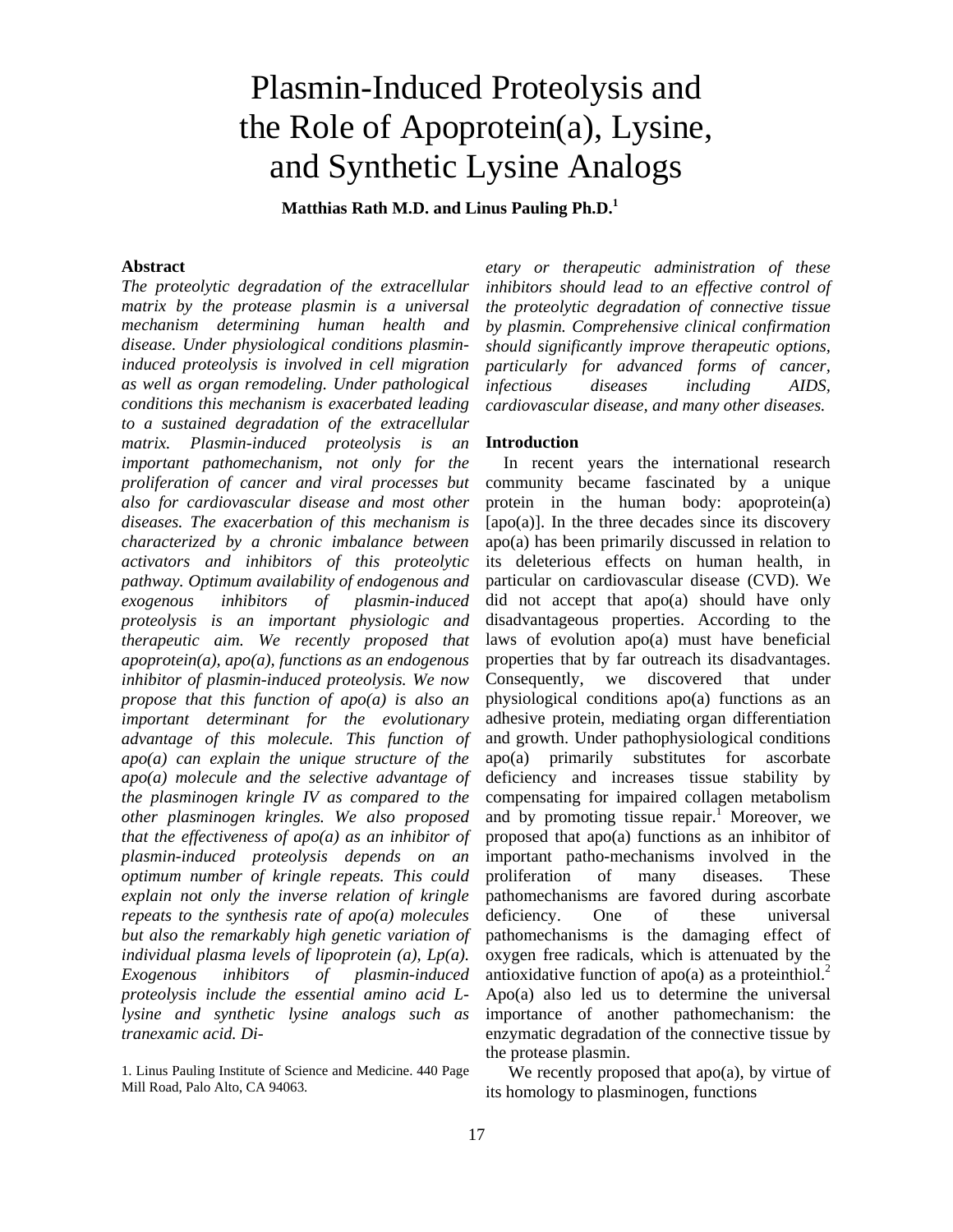as a competitive inhibitor of plasmin-induced proteolysis.<sup>3</sup> In this publication we describe the universal character of this mechanism and the role of apo(a) in more detail. Plasmin-induced proteolysis had been described as a pathomechanism for some diseases, e.g. cancer and certain viral diseases. $4.5$  In cardiovascular disease, however, this mechanism has received little, if any, attention. The insufficient understanding of the universal character of this pathomechanism is further underlined by the absence of a broad therapeutic use of L-lysine and its synthetic analogs, which are exogenous inhibitors of this pathway. The lack of this knowledge continues to have detrimental consequences for human health and it prevents millions of patients from receiving optimum treatment. It is the aim of this publication to close this gap and to provide the rationale for a broad introduction of lysine and its synthetic analogs into clinical therapy.

# **Plasmin-Induced Proteolysis Under Physiological Conditions**

Plasmin-induced proteolysis is a physiological mechanism that occurs ubiquitously in the human body. Macrophages and other cellular systems use this mechanism for their migration through the body compartments. They secrete plasminogen activators, which locally activate plasminogen to plasmin. This mechanism makes efficient use of high blood and tissue concentrations of the proenzyme plasminogen, which represents a huge reservoir of potential proteolytic activity. The activated protease plasmin then converts procollagenases into collagenases,<sup>6</sup> and quite possibly also activates other enzymes, leading to a local degradation of the connective tissue. This local degradation of the connective tissue paves the way for the migration of macrophages through the body. It is immediately obvious that this mechanism needs to be precisely controlled. Therefore macrophages also secrete inhibitory products, including plasmin inhibitors and a2 macroglobulin which are able to inactivate plasmin and many other proteases.

The proteolytic effect of plasmin is also involved in increasing vascular permeability.<sup>7</sup> This effect facilitates the infiltration of monocytes and other blood cells from the circulation to the tissue sites of increased requirement. Physiological conditions in

which plasmin-induced proteolysis occurs include different forms of tissue formation and reorganization such as neurogenesis, vascularization, and, quite probably, tissue repair and growth.

Of particular importance is plasmin-induced proteolysis during the remodulation of female reproductive organs. Under hormonal stimulation mammary and uterine cells secrete plasminogen activator and thereby initiate the morphologic changes of the organ during pregnancy and lactation.<sup>4</sup> A particularly striking example for the effectiveness of this mechanism is ovulation. Luteinizing hormone (LH) and follicle cell stimulating hormone (FSH) stimulate the secretion of plasminogen activators from granulosa cells.<sup>8</sup> The subsequent degradation of the ovarian connective tissue is a precondition for ovulation (Figure la). Similarly, trophoblastic cells use plasmin-induced proteolysis to invade the wall of the uterus during embryo implantation in early pregnancy. In all these conditions enzyme production is transient and is precisely regulated by hormones and other control mechanisms.

# **Plasmin-Induced Proteolysis Under Pathological Conditions**

Plasmin-induced tissue degradation contributes to the proliferation of most diseases and similar mechanisms are used by attacking pathogens and defending host cells, e.g. macrophages. In many pathological conditions macrophages become 'activated'. This activation reflects a particular state of alert that is characterized by an abundant release of secretory products. These products include oxygen metabolites, collagenases, elastases, and a significantly increased secretion of plasminogen activators. Any imbalance in this control system leads to an exacerbation of this mechanism and to continued tissue degradation. Chronic activation of macrophages and an exertion of the control mechanisms eventually lead to a sustained degradation of the connective tissue and to an accelerated proliferation of the disease. It is, therefore, not unreasonable to propose that plasmin-induced tissue degradation contributes, to a varying degree, to the proliferation of many diseases.

In the following sections we shall discuss this pathomechanism for the most important diseases in more detail.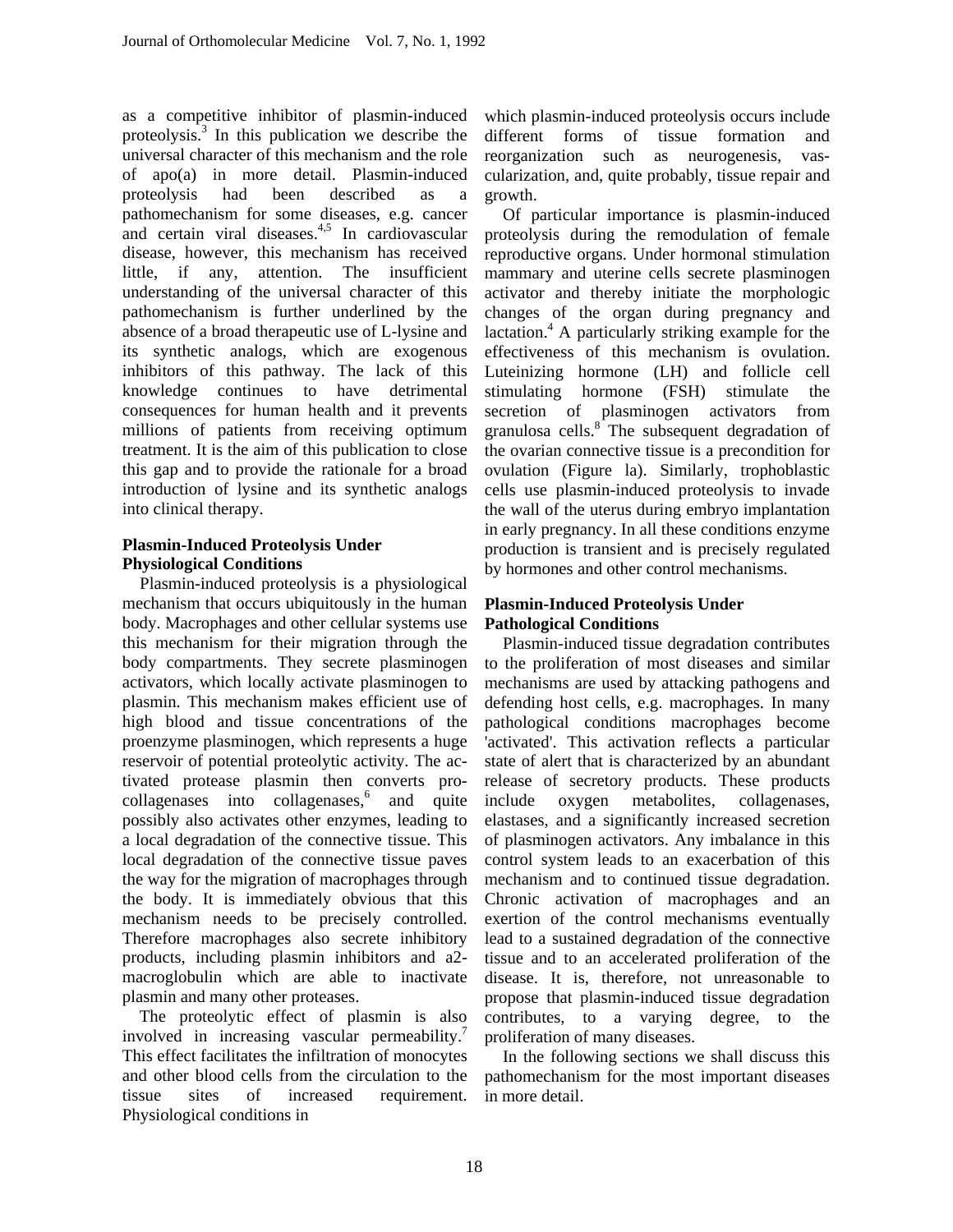## *Cancer*

Malignant transformation of many cells of the human body leads to an uncontrolled secretion of plasminogen activators by these transformed cells. In this situation the secretion of plasminogen activators is not a temporary event, but rather becomes a characteristic feature of malignant transformation. The magnitude of increase in plasminogen-activator production, between 10 and 100 fold, renders this enzyme unique among the biochemical changes associated with oncogenic transformation. Moreover, plasminogen-activator secretion occurs independently of the induction mechanism and can be found as the result of oncogenic viruses or chemical carcinogens. Most importantly, the amount of plasminogen activators secreted is, in general, associated with the degree of malignancy.<sup>4</sup>-<sup>5</sup> Immunohis-tological studies showed that the concentration of plasminogen activators in the vicinity of a tumor is highest at the sites of its invasive growth.<sup>9</sup>

Because of the prominent role of plasmininduced proteolysis in female reproductive organs under physiological conditions it is no surprise that the exacerbation of this mechanism is particularly frequent in malignancies of the female reproductive organs. Cancer cells of the breast, the uterus, the ovaries, and other organs continuously secrete increased amounts of plasminogen activators, destroy the surrounding extracellular matrix, and thereby pave the way for infiltrative growth. These mechanisms are also involved in the proliferation of prostatic cancer, one of the most frequent forms of cancer in males.

Plasmin-induced proteolysis is also critical for the metastatic spread of cancer. As discussed above, plasmin induces increased permeability of the blood vessels and thereby facilitates the systemic dissemination of tumor cells. This pathomechanism is, of course, not limited to reproductive organs. Plasmin-induced tissue degradation has also been reported for tumors of the colon, lung, skin (melanoma, and many others<sup>4</sup>', suggesting that most cancers make use of this mechanism for their proliferation.

## *Infectious and inflammatory diseases*

As for transformed cells in malignancies, virally transformed cells were also found to secrete plasminogen activators. $4.5$  These cells

activate plasminogen in their vicinity, e.g., the lung tissue, and thereby facilitate the local spread of the infection. Simultaneously, plasmin increases the permeability of the local blood vessels and thereby promotes the systemic spread of the infection. It is not unreasonable for us to propose that other pathogens may also make use of this mechanism during the process of infection.

Plasminogen activators play an important role during inflammation in general. Production of plasminogen activators by macrophages and granulocytes is closely correlated to different modulators of inflammation. Secretion of the enzyme is stimulated by asbestos, lymphokines, and interferon and is inhibited by antiinflammatory agents such as glucocorticoids. Plasmin-induced proteolysis has been described for patients with a variety of inflammatory diseases, including chronic rheumatoid arthritis, allergic vasculitis, chronic inflammatory bowel disease, chronic sinusitis, demyelinating disease, and many others.<sup>4</sup> Plasmin-induced tissue degradation is therefore likely to be an important pathomechanism in chronic inflammatory diseases.

## *Cardiovascular disease*

Activated macrophages play an important role in the pathogenesis of cardiovascular disease. $^{10}$ Once they are activated a similar cascade of events occurs, as in many other diseases: increased secretion of plasminogen activators, activation of procollagenases by the protease plasmin, and degradation of the connective tissue in the vascular wall. Simultaneously, plasmin increases the permeability of the vascular wall, leading to a further increase of monocytes and other plasma constituents. The perpetuation of these pathome-chanisms contributes to the development of atherosclerotic lesions.

This mechanism is particularly effective when the vascular wall is already destabilized by a deficiency in ascorbate. As described recently in detail, $3$  this instability is primarily unmasked at sites of altered hemodynamic conditions, such as the branching regions of the coronary arteries. It is therefore no surprise that increased amounts of plasminogen activators were detected in these branching regions of human arteries. Moreover, atherosclerotic lesions in general were found to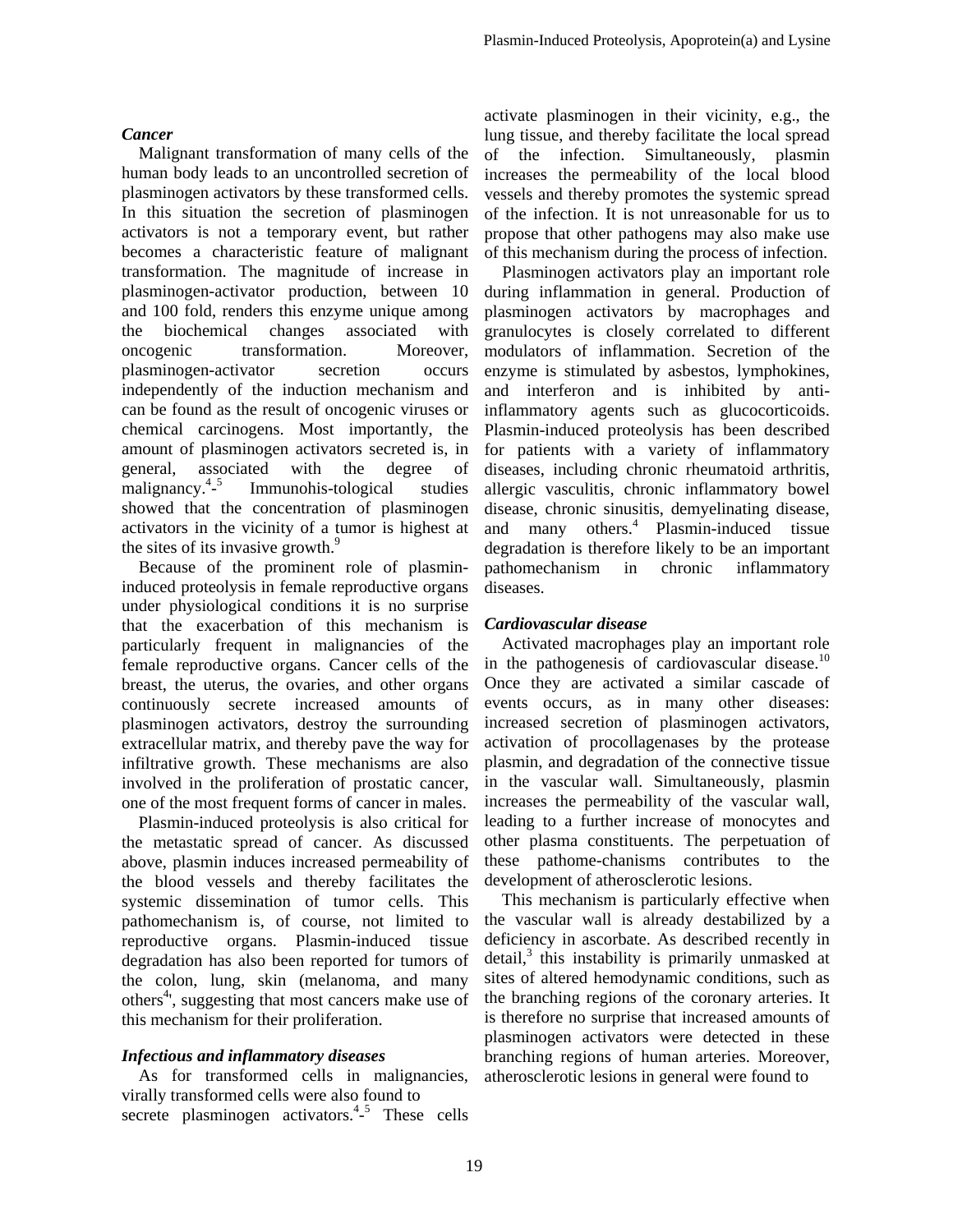contain significantly higher amounts of plasminogen activators than grossly normal arterial wall." It is a remarkable fact that these early observations have not been followed up systematically. This negligence suggests that the universal character of uncontrolled plasmininduced proteolysis for disease proliferation has not yet been fully understood.

## **Apoprotein(a) - An Inhibitor of Plasmin-Induced Proteolysis**

In identifying the universal importance of plasmin-induced proteolysis for most diseases we were once again guided by  $apo(a)$  and its increased demand as reflected by the elevated plasma concentrations in many pathological conditions. As discussed above, apo(a) exerts a multitude of functions under physiological and pathophysiological conditions. Here we focus on the role of apo(a) as an endogenous competitive inhibitor of plasmin-induced proteolysis and tissue degradation.

Apo(a) is a glycoprotein with a unique structure. It is essentially composed of a repetitive sequence of the kringle structures highly homologous to the kringle IV of the plasminogen molecule. The gene for apo(a) is located in the direct vicinity of the plasminogen gene on chromosome 6. It has been proposed that the apo(a) molecule derives from the plasminogen molecule or that the two genes share a common ancestral gene. $^{12}$  As of today no explanation has been offered as to why among all five kringles of plasminogen it is almost exclusively kringle IV that was chosen by nature to compose the  $apo(a)$ molecule. We do not accept this selective advantage of kringle IV as a coincidence. We propose that at least one of the reasons for the repetition of kringle IV in apo(a) is closely related to the structure/function of kringle IV in the plasminogen molecule.

It is not unreasonable for us to propose that apo(a), by virtue of its multiple kringle IV structures, is a competitive inhibitor of plasmininduced proteolysis. Apo(a) could be involved in the control of this pathway without interfering with critical functions of plasminogen mediated by other kringles of the plasminogen molecule. Moreover, the more kringle IV repeats one apo(a) molecule contains, the more effective this apo(a) isoform would be as an inhibitor. This concept could not only explain the selective advantage of

kringle IV versus the other kringle structures of plasminogen. It would also suggest an optimum range for the number of kringle repeats. Thus, this concept could explain the inverse relation between the number of intramolecular kringle IV repeats and the synthesis rate of apo(a) molecules and, thereby, the great variation in genetically determined plasma Lp(a) concentrations.

Supportive evidence for a role of apo $(a)$  in the control of plasmin- induced proteolysis is provided by a number of observations. Apo(a) has been shown to attenuate tissue-plasmino-genactivator-induced fibrinolysis and competitively interfere with plasminogen- and plasmin-induced pathways (review in 14). Moreover, immunohistological studies in various diseases showed a preferential deposition of apo(a) at the site of increased demand for a control of plasmininduced proteolysis. In several hundred vascular specimens representing various degrees of cardiovascular disease apo(a) was found primarily to be located in the subendothelium, quite possibly counteracting the increased endothelial permeability. In advanced atherosclerotic lesions apo(a) was preferentially found around the lesion core, particularly at the edges of the lesion, $15$  the main sites of chronic repair processes. In a comprehensive morphological study in different forms of cancer apo(a) was found to be deposited in the vicinity of the cancer process (Dr. A. Niendorf, personal communication). Both studies were conducted with the same monoclonal antibodies not cross-reacting with plasminogen. A preliminary report is also available for the deposition of apo(a) in the micro-vasculature of inflammatory processes.<sup>16</sup> We predict that  $apo(a)$ will also be found to play an important role in the containment of infectious diseases, including AIDS. The role of apo(a) as a competitive inhibitor of plasmin-induced proteolysis is not limited to pathological conditions. An increased demand of apo(a) was also observed during the period of uterus transformation in early pregnancy.<sup>17</sup>

In summary, apo(a) is suggested to be an important element in the endogenous control system of plasmin-induced proteolysis. Apo(a) may back up antiplasmin and other endogenous inhibitors of this pathway, particularly during chronic activation of this mechanism. Beside endogenous inhibitors of plasmin-induced tissue degradation there are also exoge-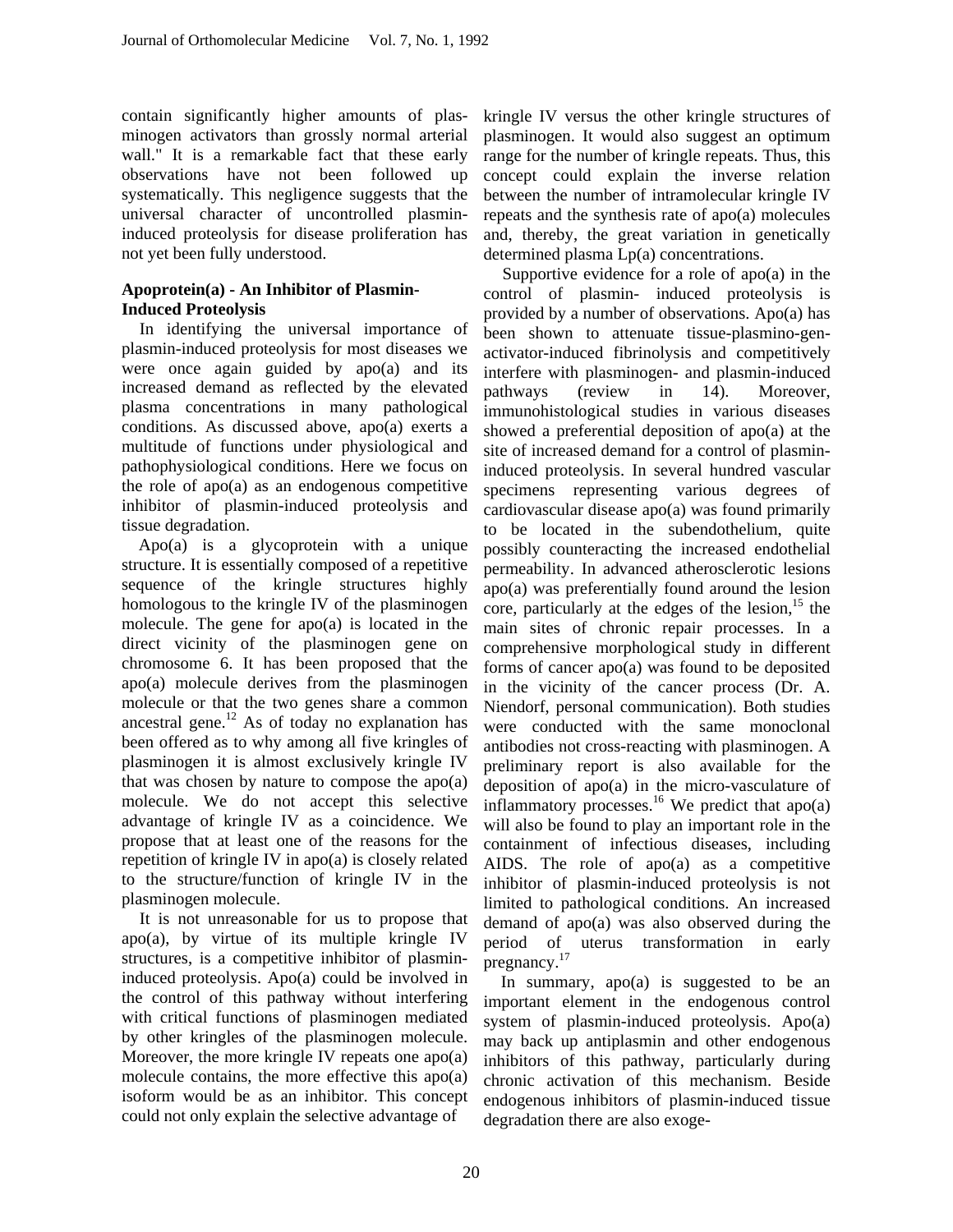nous inhibitors. The universal importance of the for advanced forms of cancer, CVD, and AIDS. pathomechanism described here immediately suggests the great value of these exogenous happened long ago may be the argument that these inhibitors in the therapy of many diseases.

## **The Therapeutic Use of Lysine and Synthetic Lysine Analogs**

Lysine, an essential amino acid, is the most important naturally occurring inhibitor of this pathway. Lysine may inhibit plasmin-induced proteolysis by occupying the lysine binding sites in the plasminogen molecule. Since lysine is an essential amino acid, its availability is not regulated endogenously. Insufficient dietary lysine intake leads to a deficiency of this amino acid and thereby weakens the natural defense against this pathomechanism. Moreover, chronic activation of plasminogen by cancer cells, virally transformed cells, or macrophages leads to an additional relative lysine deficiency and thereby to an acceleration of the underlying disease. The therapeutic value of lysine has been documented for a variety of diseases, including viral diseases, <sup>18</sup> and recently in combination with ascorbate for cardiovascular disease.<sup>19</sup>

Synthetic lysine analogs such as epsilonaminocaproic acid, para-aminomethylbenzoic acid, and trans-aminocyclohexanoic acid (tranexamic acid) are potent inhibitors of plasmininduced proteolysis. These substances, in.particular tranexamic acid, have been successfully used in the treatment of a variety of pathological conditions, such as angiohema-toma, colitis ulcerosa, and others. Most remarkable results were reported from the treatment of patients with latestage cancer of the breast<sup>20</sup> and the ovaries<sup>21</sup> and also for cancer of other origins.<sup>22</sup> We have recently suggested the therapeutic use of synthetic lysine analogs for the reduction of atherosclerotic plaques.3 On the basis of the work presented here, comprehensive clinical studies should be initiated to establish the critical role of lysine in the prevention and treatment of various diseases without delay. A daily intake of 5 grams of lysine and more<sup>19,23</sup> has been described to be without side effects. On the basis of the encouraging therapeutic results with tranexamic acid, particularly in inhibiting and reducing late-stage cancer, these substances should now be extensively tested for a broad introduction into well as many other diseases. clinical therapy, particularly

A possible explanation of why this has not substances may induce coagulative complications. They are , however, protease inhibitors and inhibit not only fibrinolysis but also coagulation.<sup>24</sup> Moreover, tranexamic acid has been given for many years without clinical complications. $^{25}$  We have proposed that the risk of any hemostatic complication will be further reduced by a combination of these compounds with ascorbate and other vitamins with anticoagulative properties.<sup>3</sup>

This medical consideration is, however, not the only reason why these compounds are not used much more frequently and why thousands of patients are still deprived of optimum therapy. There is also an economic factor. Patent protection is a guiding principle of any pharmaceutical company in developing or marketing a drug. Lysine, like many other nutrients, is not patentable and the patents for the clinically approved synthetic lysine analogs, including tranexamic acid, have expired. The negligence of these substances may be explainable from the economic point of view; from the perspective of human health there is no justification for this delay.

## **Conclusion**

Here we have described plasmin-induced proteolysis as a universal pathomechanism propagating cancer and cardiovascular, inflammatory, and many other diseases. Plasmininduced tissue degradation under pathological conditions is an exacerbation of a physiological mechanism. Apo(a) is suggested to function as a competitive endogenous inhibitor of this pathway. On the basis of the selective advantage of apo(a) in the evolution of man it comes as no surprise that  $apo(a)$  should lead us on the way to recognize the universal importance of this pathomechanism. Further clinical confirmation of the therapeutic value of lysine and its synthetic analogs may provide new options for an effective therapy for millions of people. We predict that the use of lysine and synthetic lysine analogs, particularly in combination with ascorbate, will lead to a breakthrough in the control of many forms of cancer and infectious diseases, including AIDS, as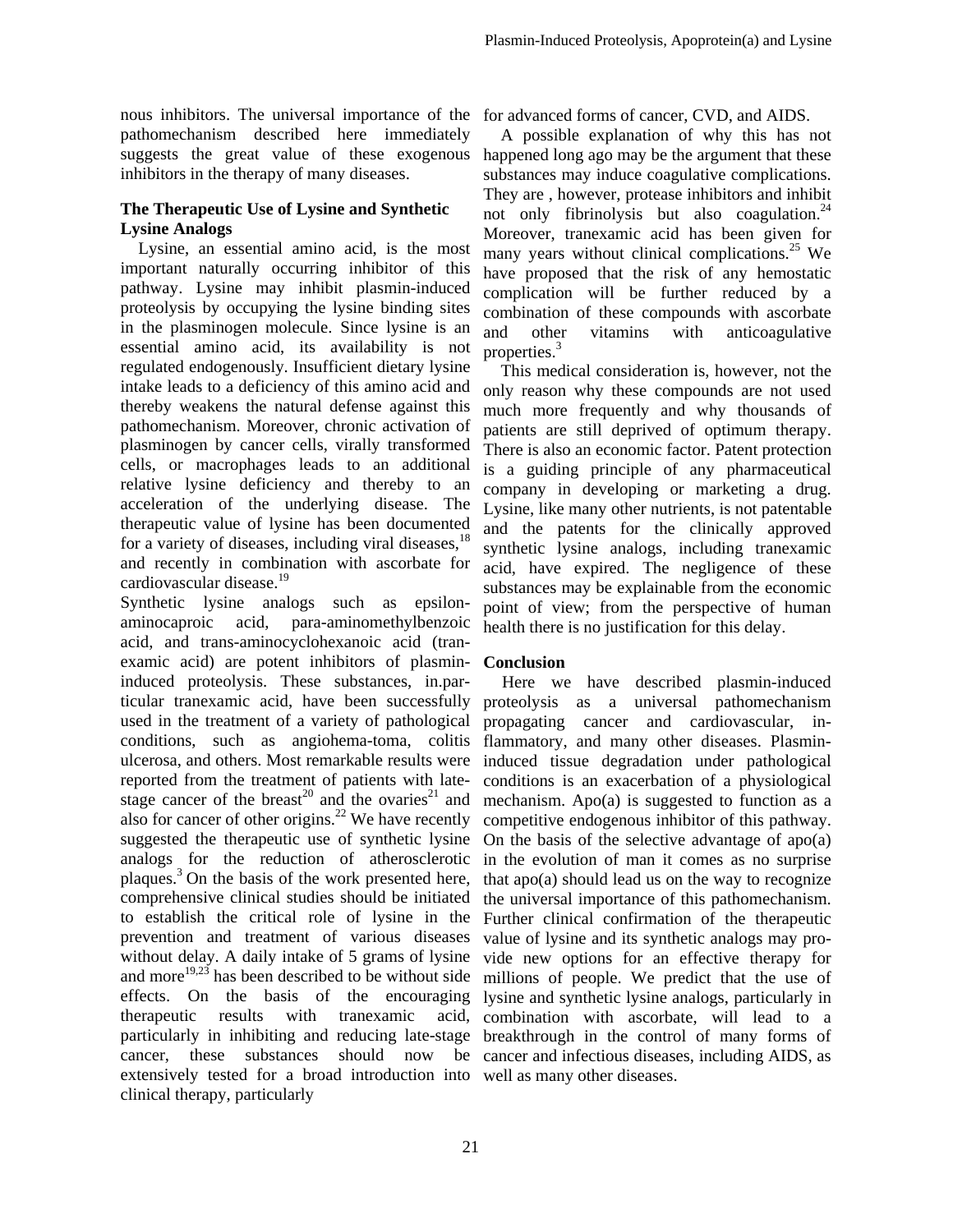### **Acknowledgements**

We thank Dr. Alexandra Niedzwiecki for helpful discussions, Rosemary Babcock for library services, Jolanta Walichiewicz for graphical assistance, and Martha Best and Dorothy Munro for secretarial help.

#### **References**

- 1. Rath M, Pauling L. Apoprotein(a) is an adhesive protein. J. Orthomolecular Med. 1991 ;6:139-143.
- 2. Rath M, Pauling L. Hypothesis: Lipiprotein(a) is a surrogate for ascorbate. Proc. Natl. Acad. Sci. USA 1990; 87:6204-6207.
- 3. Rath M, Pauling L. Solution of the puzzle of human cardiovascular disease: Its primary cause is ascorbate deficiency, leading to the deposition of lipoprotein(a) and fibrinogen/fibrin in the vascular wall. J. Orthomolecular Med. 1991 ;6: 125-134.
- 4. Dano K, Andreasen PA, Grondahl-Hansen J, Kristensen P, Nielsen LS and Skriver L: Plasminogen activators, tissue degradation, and cancer. Advances in Cancer Research 1985; Vol 44, Academic Press.
- 5. Reich E: Activation of plasminogen: a general mechanism for producing localized extracellular proteolysis. Molecular Basis of Biological Degradative Processes. Berlin RD, Herrmann H, Lepow TH, Tanzov T (eds), 1978, Academic Press Inc.,New York.
- 6. Werb Z, Mainardi CL, Vater CA, and Harris Jr ED: Endogenous activation of latent colla-genase by rheumatoid synovial cells. N. Engl. J. Med.l977#18;296:
- 7. RatnoffOD. Increased vascular permeability induced by human plasmin. In: Vascular Permeability and Plasmin, 1965.
- 8. Strickland S & Beers WH. Studies on the role of plasminogen activator in ovulation. J.Biol.Chem.1976; 251:5694-5702.
- 9. Skriver L, Larsson L-I, Kielberg V, Nielsen LS, Andresen PB, Kristensen P, & Dan K. Immunocytochemical localization of urokinase-type plasminogen activator in Lewis lung carcinoma. J.Cell Biol. 1984;99:752-757.
- 10. Steinberg D, Parthasarathy S, Carew TE, & WitztumJL. Beyond cholesterol. Modifications of low-density lipoprotein that increase its atherogenicity. N. Engl. J. Med. 1989; 320:915-924.
- 1l. Smokovitis A: A new hypothesis: possible mechanisms in the involvement of the increased plasminogen activator activity in

branching regions of the aorta in the initiation of atherosclerosis. Thromb-Haemost. 1980; 43(2):141-148.

- 12. McLean JW, Tomlinson JE, Kuang W-J, Eaton DL, Chen EY, Fless GM, Scanu AM, and Lawn RM. cDNA sequence of human apolipopro-tein(a) is homologous to plasminogen. Nature 1987;330:132-137.
- 13. Trexler M, Vli & Patthy L. Structure of the w-aminocarboxylic acid-binding sites of human plasminogen. J.Biol.Chem. 1982; 257:7401-7406.
- 14. Edelberg JM, Pizzo SV: Lipoprotein(a): The link between impaired fibrinolysis and atherosclerosis. Fibrinolysis 1991;5:135-143.
- 15. Niendorf A, Rath M, Wolf K, Peters S, Arps H, Beisiegel U and Dietel M: Morphological detection and quantification of lipoprotein(a) deposition in atheromatous lesions of human aorta and coronary arteries. Virchow's Archiv A Pathol. Anat. 1990;417:105-111.
- 16. Etingin OR, Hajjar DP, Hajjar KA, Harpel PC & Nachman RL. Lipoprotein(a) regulates plasminogen activator inhibitor-1 expression in endothelial cells. J.Biol.Chem.1991; 266:2459- 2465.
- 17. Zechner R, Desoye G, Schweditsch MO, Pfeiffer KP & Kostner GM. Fluctuations of plasma lipoprotein-a concentrations during pregnancy and post partum. Metabolism 1986; 35:333-336.
- 18. Griffith RS, Walsh DE, Myrmel KH, Thompson RW, Behforooz A. Success of L-lysine therapy in frequently recurrent herpes simplex infection. Dermatologica 1987; 175:183-190.
- 19. Pauling L. Case report: Lysine/ascorbate-related amelioration of angina pectoris. J. Orthomolecular Med.l991;6:144-146.
- 20. Stedt B, Mattsson W, Trop C. Treatment of advanced breast cancer with chemotherapeutics and inhibition of coagulation and fibrinolysis.Acta Med. Scand. 1977;201:491-493.
- 21. Stedt B Glifberg I, Mattsson W, Trop C. Arrest of growth of ovarian tumor by tranexamic acid.JAMA 1977; 238:154.
- 22. Markus G The role of hemostasis and fibrinolysis in the metastatic spread of cancer.Seminars in Thrombosis and Hemostasis 1984:10;61-70.
- 23. Rose WC, Johnson JE & Haines W. The amino acid requirement of man. J Biol Chem 1950;182:541-556.
- 24. Aoki N, Naito K, & Yoshida N. Inhibition of platelet aggregation by protease inhibitors. Possible involvement of proteases in platelet aggregation. Blood 1978; 52:1-12.
- 25 .Munch EP & Weeke B. Non-hereditary angioedema treated with tranexamic acid. Allergy 1985;40:92-97.